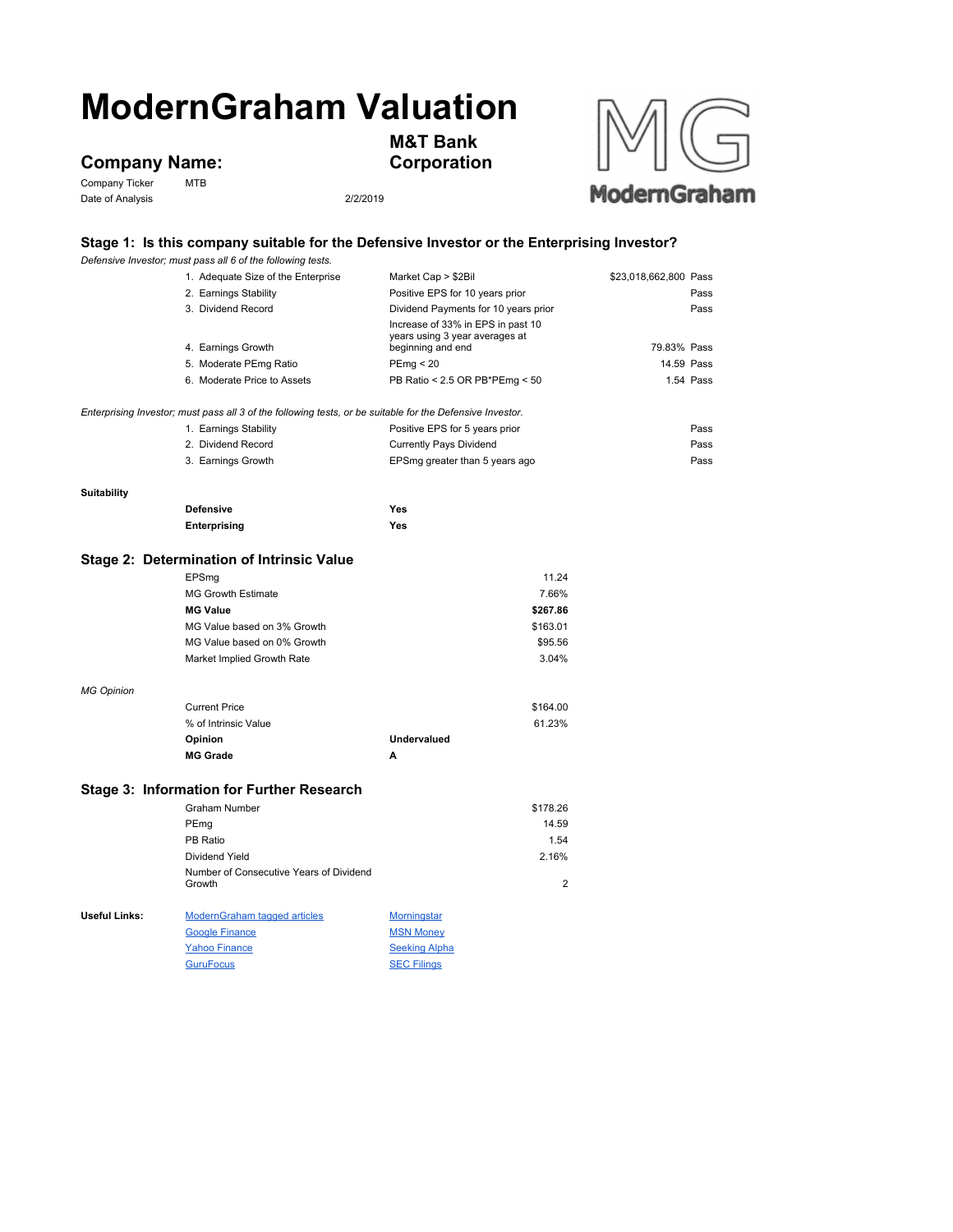| <b>EPS History</b> |         | <b>EPSmg History</b>                                |                   |
|--------------------|---------|-----------------------------------------------------|-------------------|
| Next Fiscal Year   |         |                                                     |                   |
| Estimate           |         | \$13.75 Next Fiscal Year Estimate                   | \$11.24           |
| Dec2018            | \$12.76 | Dec2018                                             | \$9.58            |
| Dec2017            | \$8.70  | Dec2017                                             | \$7.95            |
| Dec2016            | \$7.78  | Dec2016                                             | \$7.59            |
| Dec2015            | \$7.18  | Dec2015                                             | \$7.44            |
| Dec2014            | \$7.42  | Dec2014                                             | \$7.39            |
| Dec2013            | \$8.20  | Dec2013                                             | \$6.97            |
| Dec2012            | \$7.54  | Dec2012                                             | \$6.06            |
| Dec2011            | \$6.35  | Dec2011                                             | \$5.28            |
| Dec2010            | \$5.69  | Dec2010                                             | \$4.95            |
| Dec2009            | \$2.89  | Dec2009                                             | \$4.92            |
| Dec2008            | \$5.01  | Dec2008                                             | \$6.03            |
| Dec2007            | \$5.95  | Dec2007                                             | \$6.42            |
| Dec2006            | \$7.37  | Dec2006                                             | \$6.43            |
| Dec2005            | \$6.73  | Dec2005                                             | \$5.73            |
| Dec2004            | \$6.00  | Dec2004                                             | \$5.01            |
| Dec2003            | \$4.95  | Dec2003                                             | \$4.37            |
| Dec2002            |         | \$4.78 Balance Sheet Information                    | 12/1/2018         |
| Dec2001            |         | Long-Term Debt & Capital Lease<br>\$3.82 Obligation | \$8,444,914,000   |
| Dec2000            |         | \$3.44 Total Assets                                 | \$120,097,403,000 |
| Dec1999            |         | \$3.28 Intangible Assets                            | \$4,640,179,000   |
|                    |         | <b>Total Liabilities</b>                            | \$104,637,212,000 |
|                    |         | Shares Outstanding (Diluted Average)                | 145,271,000       |